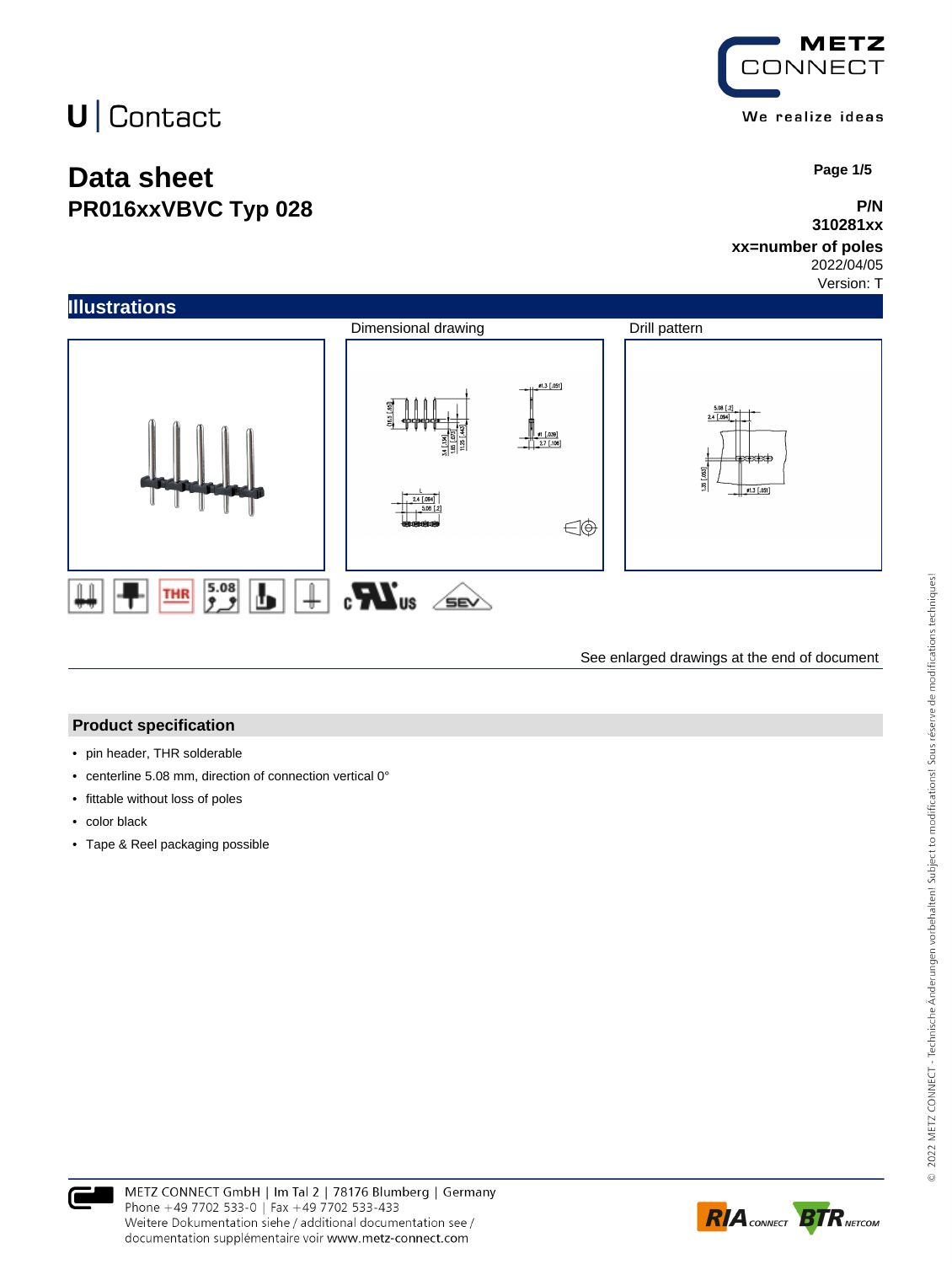**Technical Data**

### **Data sheet PR016xxVBVC Typ 028**



 **Page 2/5**

#### **P/N 310281xx**

### **xx=number of poles**

2022/04/05 Version: T

| <b>General Data</b>                |                                                    |  |
|------------------------------------|----------------------------------------------------|--|
| Solder pin length                  | 3.4 mm                                             |  |
| min. number of poles               | $\overline{2}$                                     |  |
| max. number of poles               | 24                                                 |  |
| Insulating material class          | <b>CTI 400</b>                                     |  |
| clearance/creepage dist.           | 3.78 mm                                            |  |
| Protection category                | IP00                                               |  |
| <b>Rated current</b>               | 10A                                                |  |
| Overvoltage category               | $\mathbf{III}$<br>$\mathbf{III}$<br>$\mathbf{II}$  |  |
| Pollution degree                   | $\overline{3}$<br>$\overline{2}$<br>$\overline{2}$ |  |
| Rated voltage                      | 250V<br>500 V<br>500 V                             |  |
| Rated test voltage                 | 4 kV<br>4 kV<br>4 kV                               |  |
| <b>Approvals</b>                   |                                                    |  |
| V/A                                | 300 / 15                                           |  |
| approval UL - File No.             | E121004                                            |  |
| SEV Reg 130002<br>SEV              | 250 V / 4 kV / 10 A / 1.0 mm                       |  |
| <b>Material</b>                    |                                                    |  |
| insulating material                | <b>PA46</b>                                        |  |
| flammability class                 | V <sub>0</sub>                                     |  |
| contact pin material               | CuZnPb                                             |  |
| contact pin surface                | $Ni + Ag$                                          |  |
| <b>Glow-Wire Flammability GWFI</b> | L,                                                 |  |
| Glow-Wire Flammability GWIT        |                                                    |  |
| <b>REACh</b>                       | compliant                                          |  |
| REACh - substance (SVHC)           | Lead / 7439-92-1                                   |  |
| <b>Climatic Data</b>               |                                                    |  |
| upper limit temperature            | 105 °C                                             |  |
| lower limit temperature            | $-40 °C$                                           |  |
| general                            |                                                    |  |
| Tolerance                          | ISO 2768 -mH                                       |  |
| Solderability                      | Acc. to IPC/JEDEC J-STD-020D-MSL 1                 |  |



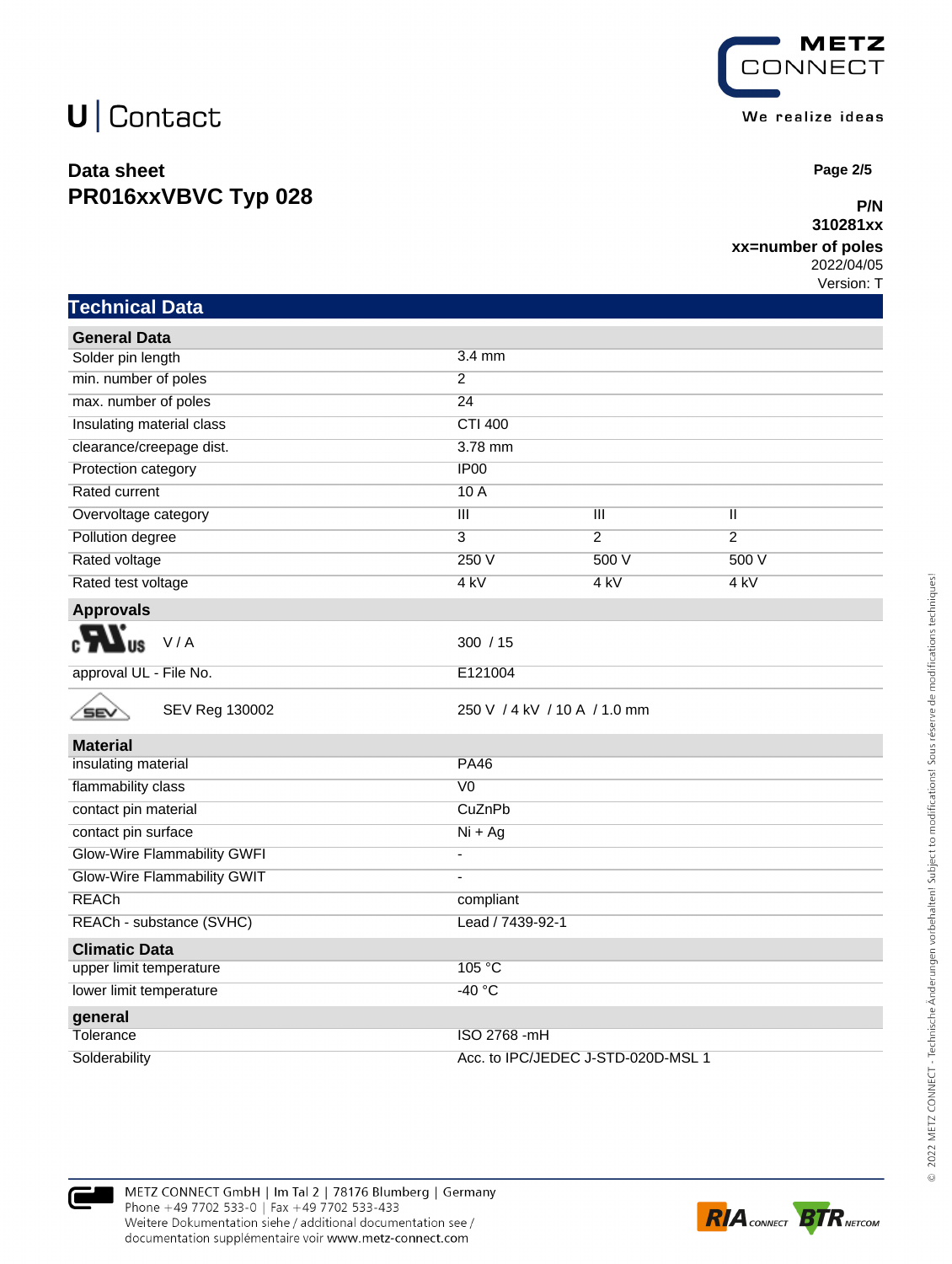### **Data sheet PR016xxVBVC Typ 028**



 **Page 3/5**

**P/N 310281xx**

**xx=number of poles** 2022/04/05

Version: T

| <b>Counterpart of</b> |                     |
|-----------------------|---------------------|
| P/N                   | <b>Designation</b>  |
| 310791                | RP026xxIBWU Typ 079 |



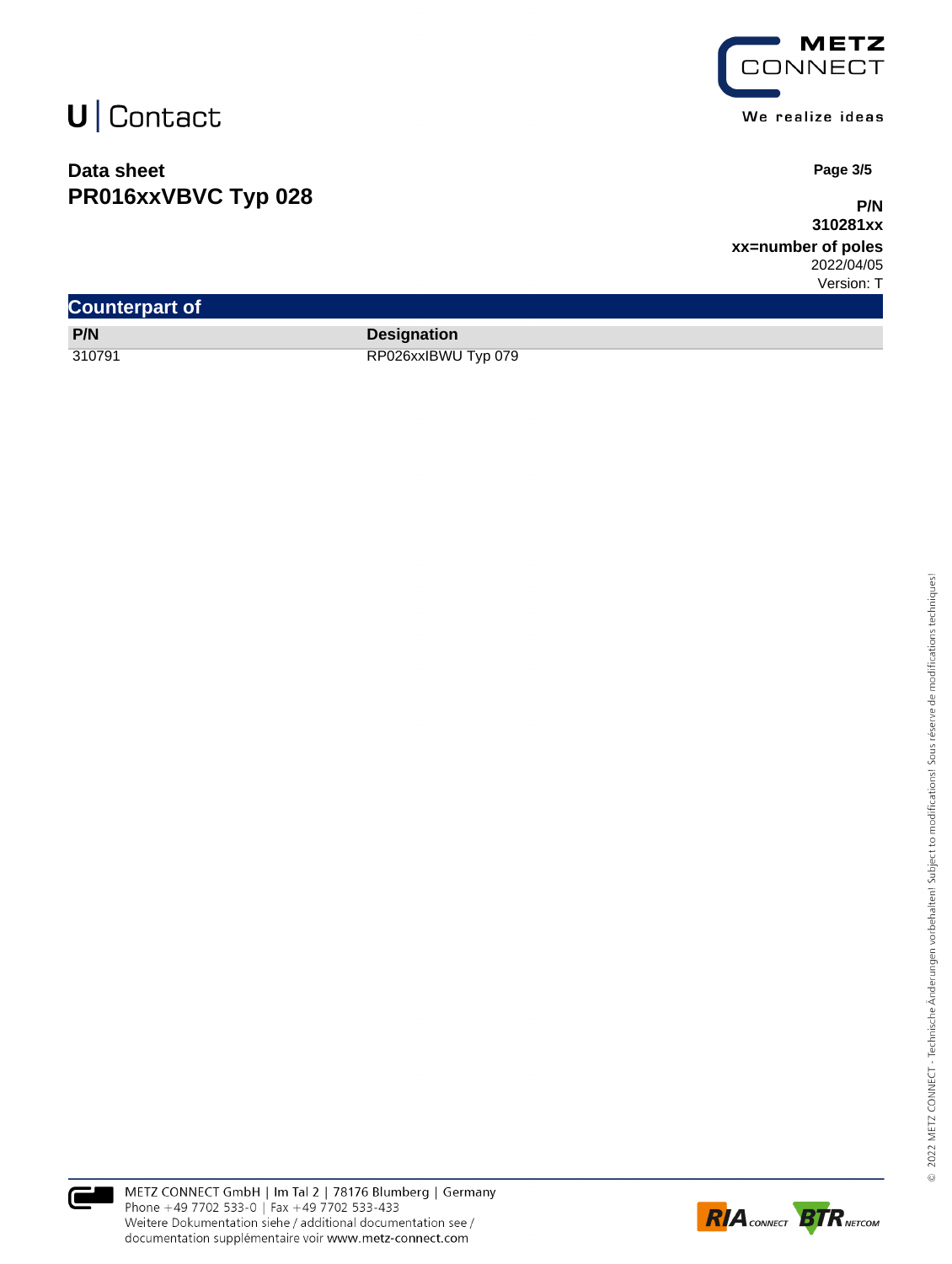### **Data sheet PR016xxVBVC Typ 028**



 **Page 4/5**

### **P/N 310281xx**

#### **xx=number of poles** 2022/04/05

Version: T



L=(pole size - 1) x centerline  $+$  4.8 mm [0.189]